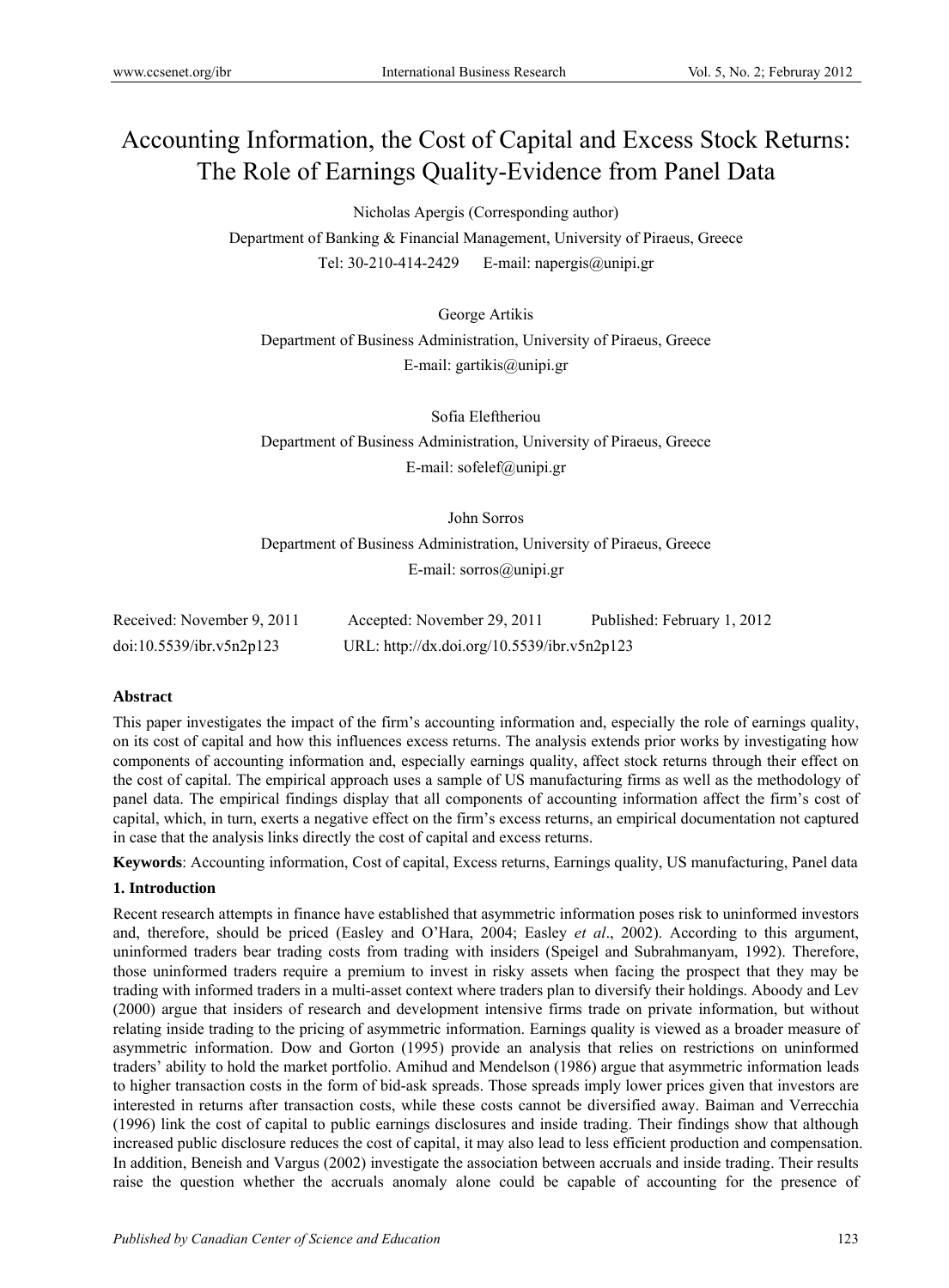asymmetric information risk. Finally, Aboody *et al.* (2005) examine whether abnormal accruals can proxy for asymmetric information that affect the cost of capital. They find that earnings quality is indeed an important pricing factor for the value of firms.

This study, based on theoretical arguments claiming that information risk, i.e. the likelihood that information pertaining to a firm's environment is considered of poor quality by investors, is a non-diversifiable risk factor (Easley and O'Hara, 2004; Ecker *et al*., 2006), plans to examine how earnings quality affects investor's reliance on the above link. Firms with poor earnings quality have higher costs of capital. The ultimate objective is to increase the extent that managers' private information for future profitability is impounded in financial aggregates, such as stock prices. In addition, regulator's interest on management discussion and analysis sections in the annual reports is growing responding to the global consensus that narrative communication is the step forward in improving the quality of corporate reporting. Managers may release overly optimistic views about their firm's earnings to maximize the value of their stock options and thus to reduce the likelihood of bankruptcy or hostile takeovers or even to reduce the cost of new equity capital. Therefore, viewing earnings quality as a proxy for the credibility of the earnings signal emanating from the financial statements, this study will investigate whether investors assess the quality of reported earnings to infer the credibility of their disclosures. Such disclosures refer to information on current plans and forecasts that enable shareholders, investors and financial analysts to assess a firm's financial performance (especially, for the future). It mainly involves risks and uncertainties that could have a negative impact on actual results and cause them to deviate significantly from expected results.

Prior research efforts have shown that the ability of the stock market to anticipate future earnings is positively associated with the number of disclosed statements in annual reports (Hussainey *et al.*, 2003).When it comes to investors, earnings quality becomes an important signal of management's credibility. Analytical research provides conflicting predictions about how earnings quality affects the firm's excess stock returns. A research avenue argues that firms with poor earnings quality issue more expansive disclosures as information asymmetry is greater for these firms (Verrecchia, 1983). By contrast, other research attempts focus on the endogenous nature of disclosures and show that firms with good earnings quality provide more expansive disclosures as they possess higher quality insider information and investors regard their disclosures as more credible (Dye, 1985; Verrecchia, 1990).

The goal of this paper is to empirically investigate the impact of the firm's accounting information and particularly the role of earnings quality as a part of accounting information, on its cost of capital as well as how the latter influences excess or abnormal returns. This analysis followed in this paper has certain novelties: First, it extends prior works, as the above, on the issue by investigating how earnings quality and other components of accounting information affect stock prices through their direct effect on the cost of capital, second, it makes use of a large sample of US manufacturing firms, while it makes use, for the first time in this literature, of the methodology of panel data to investigate the above effect. There are at least three factors contributing to the extensive growth of panel data estimations: data availability, greater capacity for modeling the complexity of economic and financial trends, e.g. controlling the impact of omitted variables and uncovering dynamic relationships, than single cross-section or time series data estimations and challenging methodology (Baltagi, 2001; Hsiao, 2003). A key novel feature of this research design is that it accommodates the role of earnings quality as a part of accounting information to investigate, for the first time, its impact on the link between the cost of capital and excess stock returns.

The findings should be of interest to managers, market participants, policy makers and regulators. For managers the results should recommend that there is a benefit to maintaining a high quality reporting system, i.e. when firms report high quality profits, the market is highly responsive to information included in the annual reports. This is also of interest to individual investors and analysts in assessing the potential risks involved when relying on such disclosures. The results should also be relevant for policy makers and regulators. The greatest risk that regulators face is that managers may make self-serving disclosures and mislead investors. Investors mitigate such risk by conditioning their reliance on the firm's reported earnings quality. Finally, the results should be extensively important for the literature of accounting choice, i.e. the research on financial reporting and disclosure choices as well as capital market consequences. In particular, both financial reporting and disclosure strategies are driven by the firm's information environment, managerial incentives and corporate financing. These choices also interact, inducing investors to extract useful information from earnings quality. By shedding light on these interactive effects and their consequances for investor decision making, the empirical findings should highlight the need for examining the firm's policies not in isolation but as a part of a general reporting and disclosure equilibrium.

The remainder of this paper is organized as follows. Section 2 discusses explicitly the role of earnings quality in the literature of stock markets, while Section 3 discusses the data used along with methodological issues and the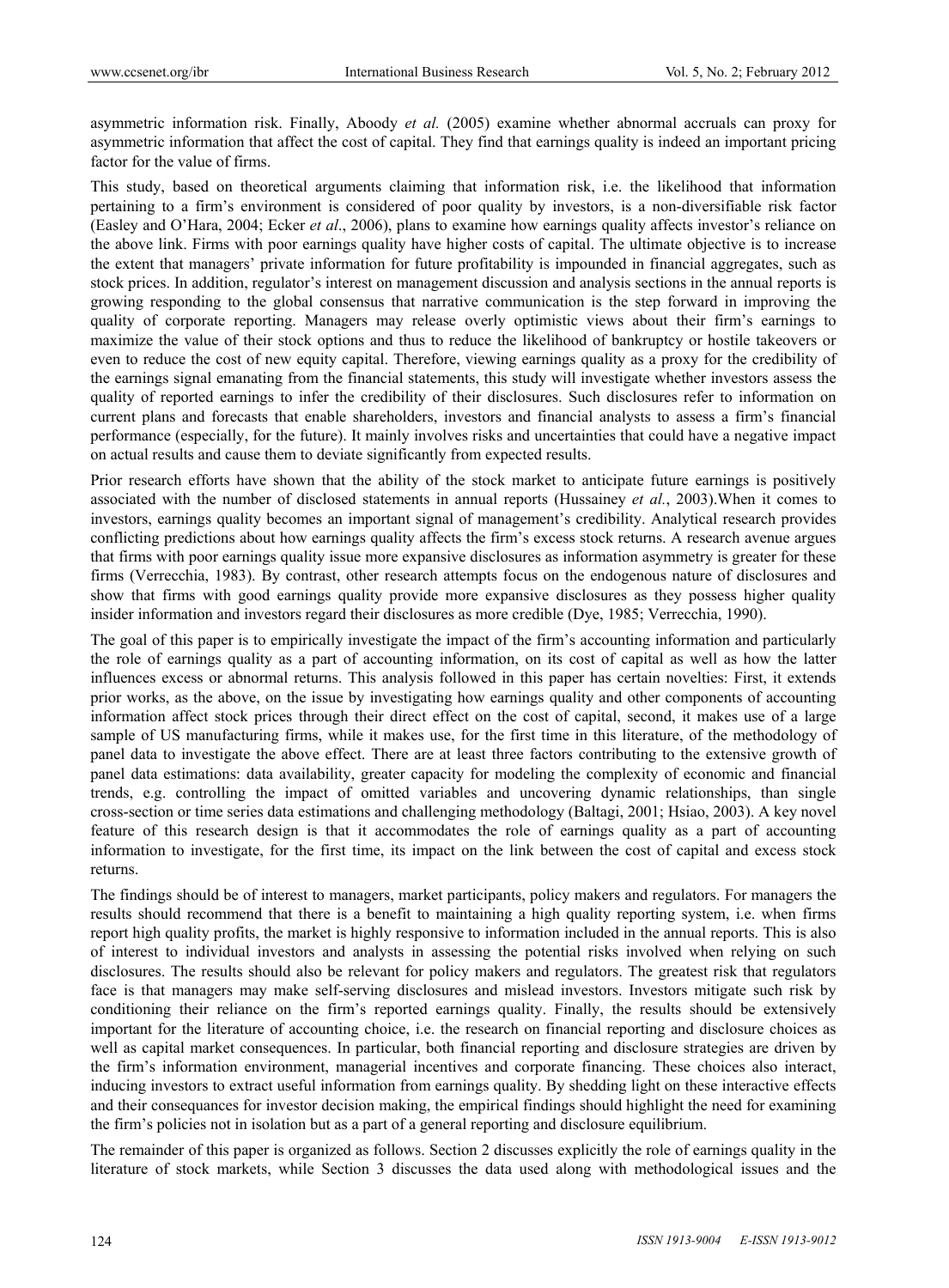construction of earnings quality measurement. Section 4 presents the empirical analysis, while Section 5 concludes the paper and provides some policy implications and suggestions for further research.

# **2. The Role of Earnings Quality for Stock Markets**

Recent studies make use information from both sides of the balance sheet, i.e. assets and liabilities, to assess the value-relevance of accounting information for stock prices (Ohlson, 1995). Previous works have also examined such link through the concept of market liquidity. In particular, studies by Baiman and Verrecchia (1996) and Easley and O'Hara (2004) suggest an indirect link between accounting information and the firm's cost of capital based on market liquidity and adverse selection.

Many studies have attempted to address directly the impact of information accounting on stock prices, both for the cases of the US and the UK and for various global capital markets (Beaver *et al*., 1979; Amir *et al.*, 1993; Barth and Clinch, 1996; Chan and Seow, 1996; Graham and King, 1998). Others have focused on examining the link between stock returns and earnings for various US firms (Collins, *et al.*, 1989; Hayn, 1995), while Barth *et al.* (1998) and Burgstaher and Dichev (1997) give emphasis on the joint role of assets and liabilities, in addition to earnings, for the course of stock prices. Alford *et al.* (1993) applies this analysis for firms outside in the US and particularly in Ausralia, France, the Netherlands and the UK. Their results reach the same conclusions.

Whether investors rely on the quality of reported earnings to assess the credibility of their announcements depends on how earnings quality affects the likelihood of such disclosures in the annual reports. Verrecchia (1983) argues that firms with poor earnings quality face higher information asymmetry and, thus, issue more expansive disclosures as the incremental value of such disclosures is greater for these firms. Managers would need to operate a high quality reporting system to be able to provide disclosures that investors would view as credible. Verrecchia (1990) proposes that high information quality implies a lower threshold level and, thus, a higher likelihood of such disclosures, as investors would treat such disclosures as more credible. The rationale here is that as earnings quality increases, the market exerts more pressure to managers to disclose information by discounting the firm's value if information is withheld. This implies a positive association between such disclosures and earnings quality. Verrecchia (1990) also notes for this point that such a positive association may not be unequivocal, due to the indirect effect of the quality of disclosures. In other words, higher quality information can reduce the market uncertainty and, thus, the incremental value of disclosures and their probability, consistent with a substitute association. Fama and French (1996) also argue that firms with high magnitudes of earnings quality, measured as signed abnormal accruals, earn positive risk-adjusted returns and vice verasa. Their results receive statistical support by Chan *et al.* (2001) and Xie (2001). Cohen (2003) explores the impact of exogenous variables on reporting quality as well as on its economic implications. He provides evidence in favor of the fact that reporting quality has significant effects on the cost of equity capital.

Empirical attempts probing the association between disclosures and earnings quality provide evidence consistent with both a substitutive and a complementary relation, depending on the disclosure and earnings quality strategy chosen. Francis *et al.* (2008) find a complementary association between the disclosure score and earnings quality. When focusing on the score component relating to the firm's projected information, they find no evidence of a significant association with earnings quality. Imhoff (1978) finds that firms issuing earnings forecasts have less volatile earnings than non-forecast firms. Waymire (1985) argues that firms issuing earnings forecasts more frequently have less volatile earnings relative to firms issuing such projections on an infrequent basis. Lang and Lundholm (1993) find that firms' ratings are decreasing in the correlation between earnings and returns, a finding that is consistent with firms with less informative financial statements providing additional disclosures. In the same fashion, Finally, Demers and Vega (2009) find that net optimism detected in soft information that managers disclose in earnings announcement is priced more for firms with lower quality accounting data, a finding that is consistent with net optimism substituting for poor earnings quality.

## **3. Data**

The firm level data sample covers a selected group of US firms. Our sample (based on quarterly data) comes from Bloomberg and Compustat. In case those firms have missing values for any of our variables under investigation are dropped. As a result, 2830 firms have been employed spanning the period January 1990-June 2009, yielding a total of 56600 observations. Variables such as the beta risk factor (b), the book value (bv) and earnings per share (eps) are used to proxy accounting information with respect to equity cost of capital, while variables such as financial leverages (flev) and interest coverage (intcov) are used to proxy accounting information with respect to debt cost of capital. Financial leverage is measured as the firm's ratio of interest-bearing debt to total assets, while interest coverage is measured as the fir,'s ratio of operating income to interest expenses. Finally, stock prices (p) are also obtained. This data set is also obtained from Bloomberg. For the empirical goals of the analysis the weighted cost of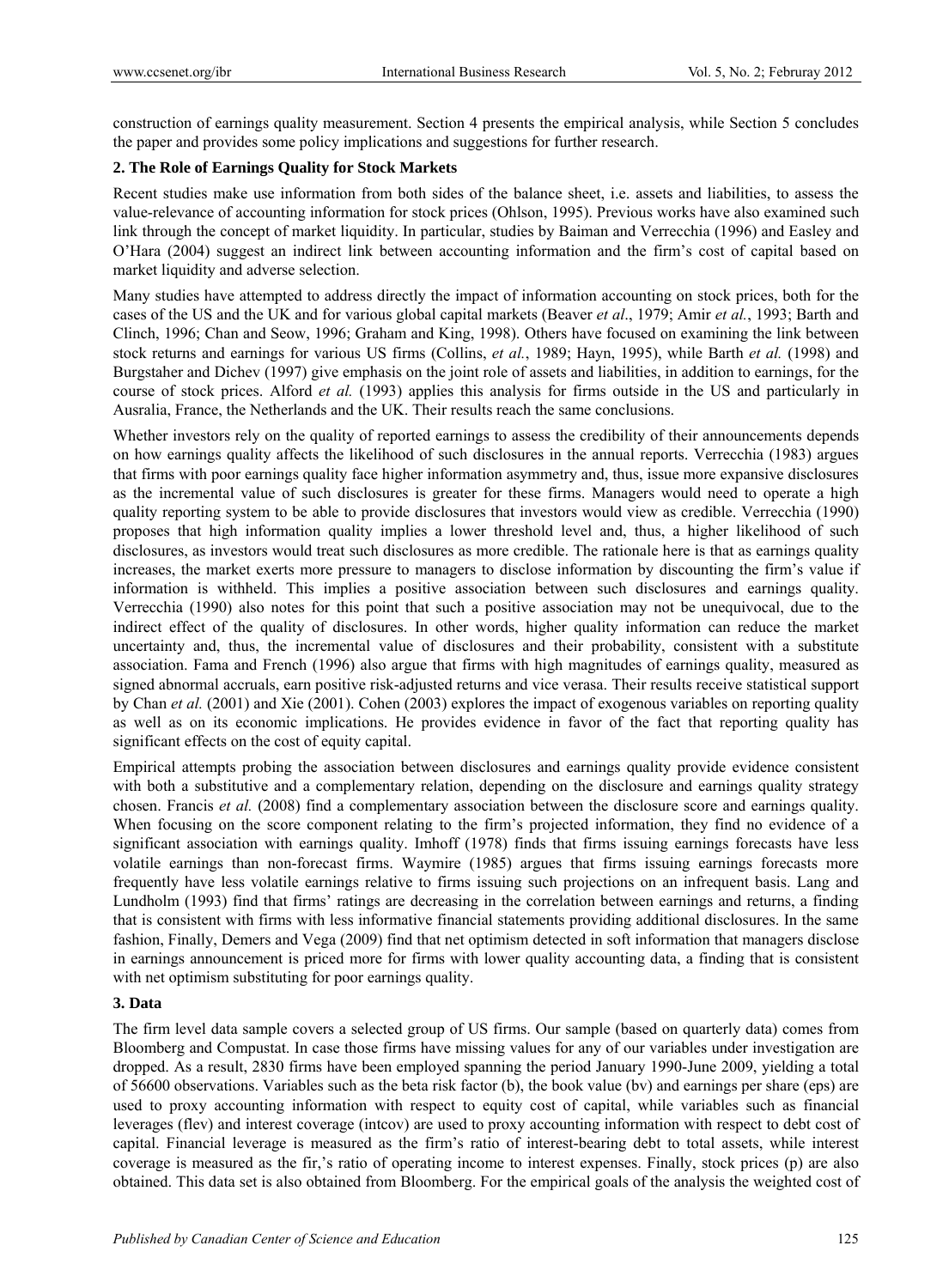capital was calculated through equation (1) described above. To this end, data on the cost of long-term debt, the firm's marginal income tax rate, the cost of common stock, and the weights of long-term debt and common stock in the firm's capital structure, are also obtained from Bloomberg. When determining the weights of debt and equity, we use their market values rather than book values for reasons mentioned above. Data on the three-month T-bills rate (rf) was also obtained from Bloomberg. In this manner, excess returns (er) are calculated simply by substracting rf from percentage differences in stock prices. Finally, the RATS (version 6.1) software assists the empirical analysis.

## *3.1 Measures of Earnings Quality*

Our four proxies for earnings quality (EQ) are recommended by the accounting literature (Francis *et al.*, 2002). The first two measures are variants based on Jones' (1991) separation of accruals into a normal component that can be justified by sales and investments and an abnormal component. We will also use the unsigned magnitude of abnormal accruals as a measurement of earnings quality. Thus, the third and fourth measures of earnings quality are based on Dechow and Dichev's (2002) model of working capital accruals that separate total working capital accruals into an explained portion correlated with past, current or future cash flows and an abnormal portion. Then, earnings quality measures are derived from the unsigned magnitude of abnormal working capital accruals. The above four definitions are measures of the precision of public disclosure. In other words, higher quality means higher precision of public disclosure, implying less remaining private information from which privately informed traders exctract gains. Francis *et al.* (2002) find that the first two measures are negatively correlated to anticipated stock returns.

For the empirical purposes of this study four earnings quality measures are employed from Aboody *et al.* (2005). All four measures rely on accounting fundamentals to the separate accruals into non-discretionary (normal) and discretionary (abnormal) components. Earnings quality is defined as the absolute value of the abnormal component. The larger the absolute value, the lower is earnings quality. In particular, total accruals (TA), total current accruals (TCA) and cash flows (CFs) for each firm j and year t are calculated as follows:

$$
TA_{jt} = \Delta CAS_{jt} - \Delta CL_{jt} - \Delta CASH_{jt} + \Delta STDEBT_{jt} - DEPN_{jt}
$$

$$
TCA_{jt} = \Delta CAS_{jt} - \Delta CL_{jt} - \Delta CASH_{jt} + \Delta STDEBT_{jt}
$$

$$
CF_{jt} = NIBE_{jt} - TA_{jt}
$$

where:

 $TA = total$  accruals,  $TCA = total$  current accruals,  $CF = cash$  flows from operation,  $CAS = current$  assets,  $CL =$ current liabilities, CASH = cash, STDEBT = short-term debt, DEPN = depreciation expenses, NIBE = net income before extraordinary items and  $\Delta$  = changes from year t-1 to year t. To estimate abnormal total accruals, the following regression is performed:

$$
TA_{jt}/A \, \text{sset}_{j(t-1)} = a_1 \, 1/A \, \text{sset}_{j(t-1)} + a_2 \, \Delta REV_{jt}/A \, \text{sset}_{j(t-1)} + a_3 \, PPE_{jt}/A \, \text{sset}_{j(t-1)} + \epsilon_{jt}
$$

where:

Asset = total assets, REV = revenues, PPE = gross value of property, plant and equipment and  $\varepsilon$  is a residual term. Next, we make use of the above parameter estimates to get normal accruals (NA) as:

$$
NA_{jt} = \hat{a}_1 \frac{1}{Asset_{j(t-1)} + \hat{a}_2} \frac{(\Delta REV_{jt} - \Delta AR_{jt})}{ASset_{j(t-1)} + \hat{a}_3 PPE_{jt}} / Asset_{j(t-1)}
$$

where:  $\Delta AR =$  accounts receivable. Finally, abnormal accruals  $(AA)$  are defined as:

 $AA_{it} = TA_{it}/A\text{sset}_{it-1} - NA_{it}$ . The absolute value of abnormal accruals is the first measure of earnings quality, let be EQ1, with larger values indicating lower earnings quality.

Next, similar to total accruals, we can estimate abnormal current accruals using the following regression:

 $TCA_{it}/A\text{sset}_{i(t-1)} = c_1 1/A\text{sset}_{i(t-1)} + c_2 \Delta REV_{it}/A\text{sset}_{i(t-1)} + \eta_{it}$ 

where:  $\eta$  = a residual term. Again, we make use of the above coefficient estimates to calculate normal current accruals:

$$
NCA_{jt} = \hat{c}_1 \ 1/Asset_{j(t-1)} + \hat{c}_2 \ (\Delta REV_{jt} - \Delta AR_{jt})/Asset_{j(t-1)}
$$

and we calculate the abnormal component as:

 $ACA_{it} = TCA_{it}/A\text{sset}_{it-1} - NCA_{it}$ . The absolute value of the abnormal current accruals is the second measure of earnings quality, let it be EQ2. Similarly, larger values of EQ2 imply poorer earnings quality.

To get the third measure of earnings quality we make use estimates of total current accruals based on cash flows from operations:

$$
TCA_{it}/AvAsset_{it} = g_0 + g_1 CF_{i(t-1)}/AvAsset_{it} + g_2 CF_{it}/Av Asset_{it} + g_3 CF_{i(t+1)}/Av Asset_{it} + \theta_{it} \tag{4}
$$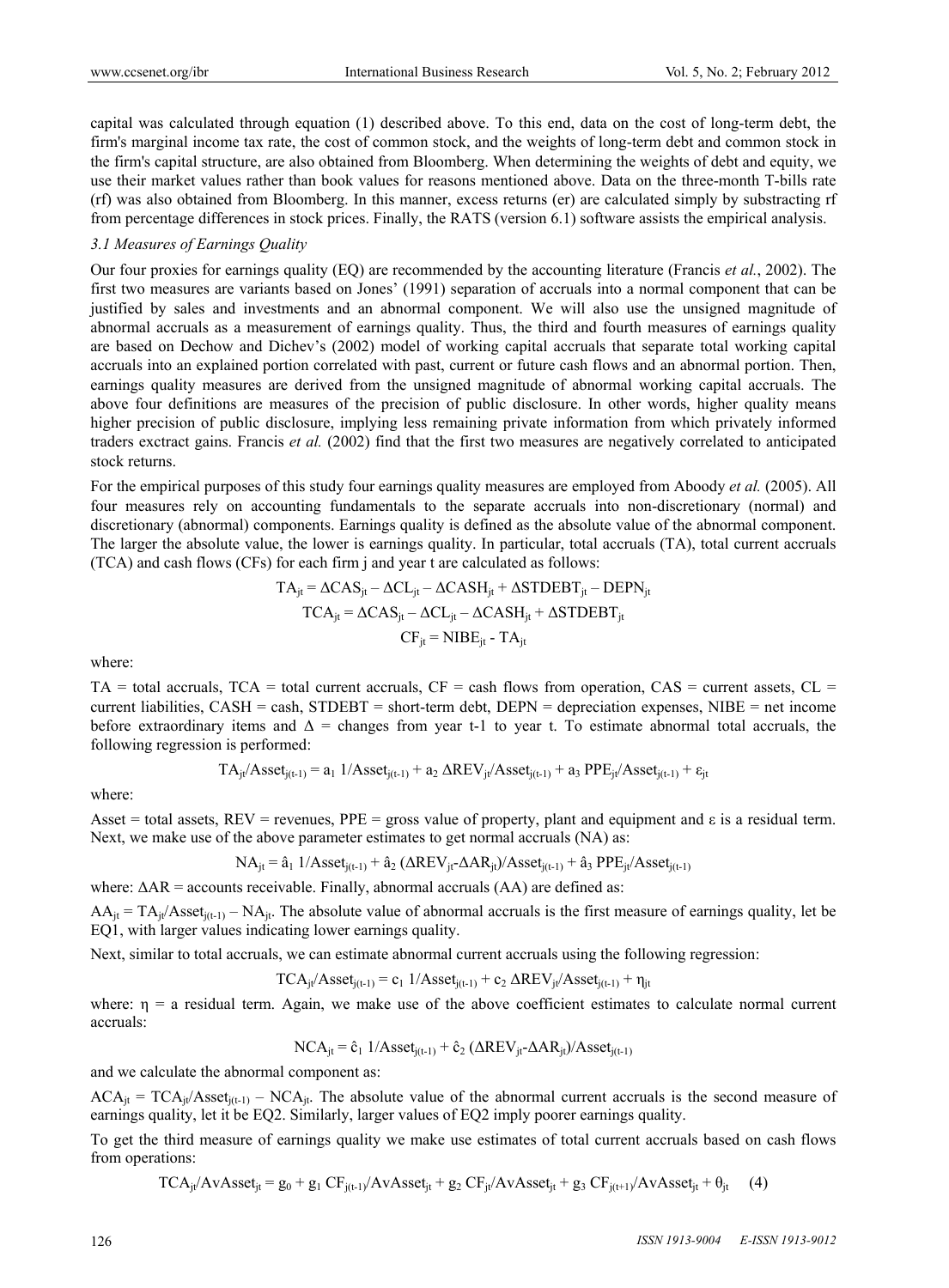where: AvAsset = average total asset over years t-1 and t and  $\theta$  = a residual term. The absolute value of residuals  $\theta$ is the third definition of earnings quality, let it be EQ3, while the time-series standard deviation of those residuals is the fourth definition of earnings quality, let it be EQ4. By the same standards, larger absolute residuals and larger standard deviations of residuals imply lower earnings quality.

## **4. Empirical Analysis**

# *4.1 Panel Unit Root Tests*

At the outset, the statistical properties of value added, the capital stock, labor and depreciation expenses are examined by testing for the presence of unit roots. There are a variety of panel unit root tests, which include Maddala and Wu (1999), Hadri (2000), Levin *et al.* (LLC, 2002) and Im *et al.* (IPS, 2003).

The results in Table 1 point out that the hypothesis that all the variables, except the weighted cost of capital (wacc), the earnings per share ratio (eps) and excess returns (er), under study contain a unit root is accepted at the 1% significant level in all tests, suggesting that these variables are  $I(1)$ , while the variables wacc, wacc1, wacc2, wacc3, wacc4, TA/Asset, ΔREV/Asset, PPE/Asset, TCA/Asset, TCA/AvAsset, CF/AvAsset, EQ1, EQ2, EQ3 and EQ4 are I(0). These findings reject the presence of cointegation.

## Insert Table 1 Here

## *4.2 Dynamic Heterogeneity*

An issue that it is of major concern is the heterogeneity of the firms included in this data set. In particular, through time and across firms, the effects of accounting information–wacc relationship as well as that of the wacc-excess stock returns relationship. In the statistical framework of this study we first test for heterogeneity and then by controlling for it through appropriate techniques (Holtz-Eakin, 1986; Holtz *et al*., 1985). The dynamic heterogeneity, i.e. variation of the intercept over firms and time, across a cross-section of the relevant variables can be investigated as follows. In the first step, an ADF (n) equation for each relationship in the panel is estimated; then, the hypothesis of whether regression parameters are equal across these equations is tested. Next, a similar test of parameter equality is performed by estimating a n-order autoregressive model for each of the relationships under investigation. Standard Chow-type F tests under the null of parameter equality across all relationships are also performed. Heterogeneity in cross-sectional parameters is indicated if the results reject the null hypothesis. Finally, homogeneity error variance across groups is also examined as another measure of dynamic heterogeneity. White's tests for group-wise heteroscedasticity are employed to serve this objective. The results of this procedure are reported in Table 2. In all specifications the empirical findings indicate that the relationships under investigation are characterized by heterogeneity of dynamics and error variance across groups, supporting the employment of panel analysis.

#### Insert Table 2 Here

#### *4.3 Panel Regression Estimates*

The first part of this sub-section reports the estimates of equations (2), (3) and (4). A classic problem in such estimations is the simultaneous equation bias and the identification problem. A solution to this problem, recommended by Arellano and Bond (1991), is to exploit the orthogonality that is present between the lagged values of the dependent variable and the error term. This procedure makes use of lagged differences and lagged levels beyond t-2 as instruments for the lagged dependent variable. The orthogonality or 'exogeneity' of the instrument set can be tested using the GMM-J-statistic to compute the familiar Sargan (1958) test. In particular, these estimates for equation (2) –the estimates for normal accruals- yield:

$$
NA_{jt} = -0.662 \Delta(1/asset_{j(t-1)}) + 0.036 (\Delta REV_{jt}\DeltaAR_{jt})/Asset_{j(t-1)} + 0.027 PPE_{jt}/ Asset_{j(t-1)}
$$
  
\n
$$
(-12.4)^* \qquad (15.66)^* \qquad (8.28)^*
$$
\n
$$
R-bar^2 = 0.48 LM=1.55[0.36] RESET=2.76[0.38] HE=1.42[0.38] J-test = 34.56[0.00]
$$

Figures in parentheses denote t-statistics, while those in brackets denote p-values. LM is a serial correlation for the residuals test, RESET is a model specification test, HE is a heteroskedasticity test, J-test is the Sargan instruments validity test and an asterisk denotes statistical significance at 1%. The estimates for equation (3) –the estimates for normal current accruals- yield:

$$
NCA_{jt} = 0.329 \Delta(1/ Asset_{j(t-1)}) + 0.024 (\Delta REV_{jt} - \Delta AR_{jt})/ Asset_{j(t-1)}
$$
  
(18.7)\* (20.8)\*  
R-bar<sup>2</sup> = 0.74 LM=1.32[0.30] REST=2.47[0.31] HE=1.49[0.42] J-test = 37.23[0.00]

Finally, the estimates of equation (4) –the estimates of total current accruals based on cash flows- yield: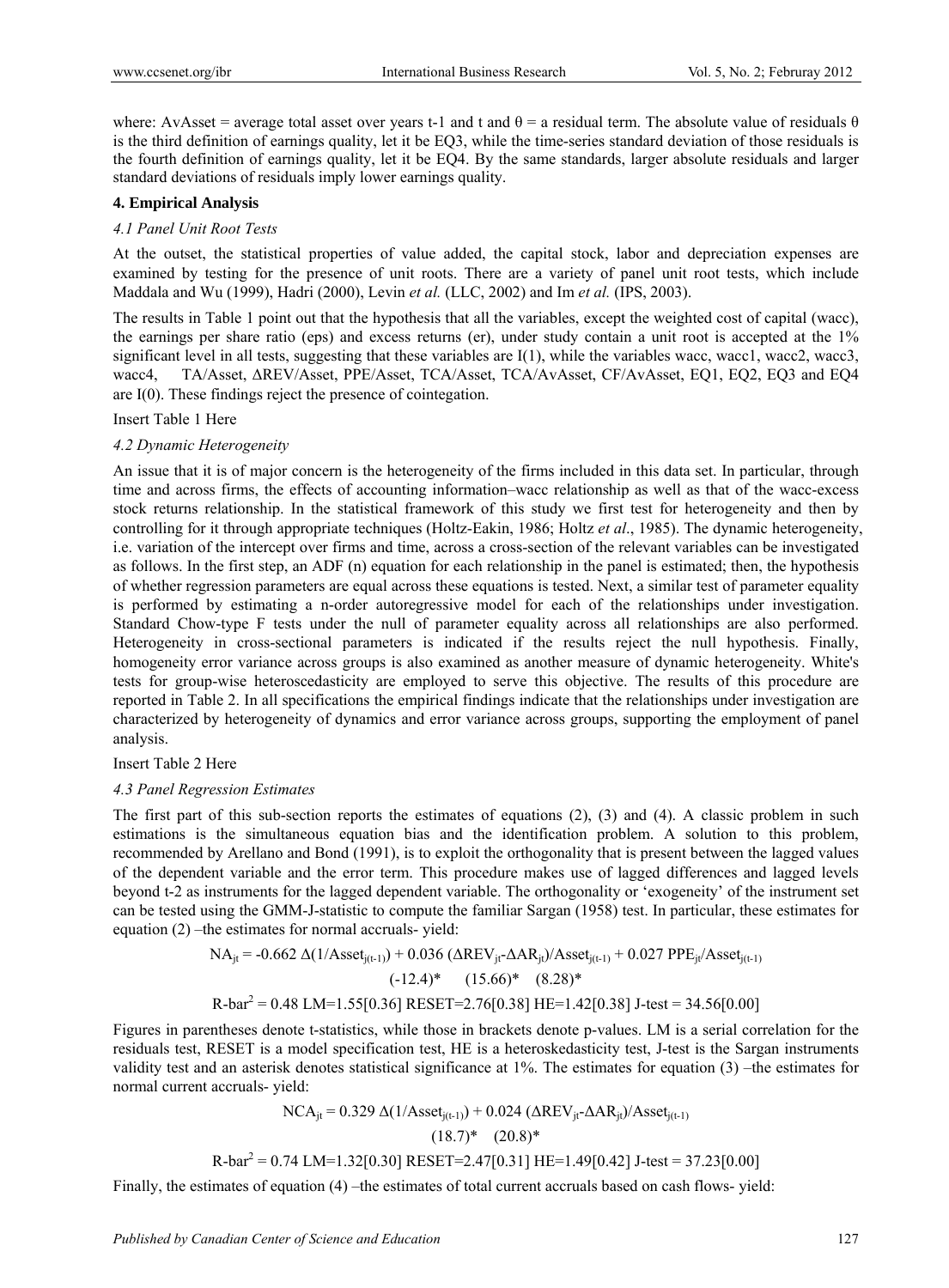$$
TCA_{jl}/AvAsset_{jt} = 0.012 - 0.055 CF_{j(t-1)}/Av Asset_{jt} + 0.083 CF_{jt}/Av Asset_{jt} - (3.71)^{*} \quad (-5.52)^{*} \quad (6.78)^{*}
$$

$$
0.089 CF_{i(t+1)}/AvAsset_{it}
$$

$$
(-14.2)^*
$$

# $R$ -bar<sup>2</sup> = 0.45 LM=1.21[0.22]  $RESET = 2.41[0.32]$  HE=1.45[0.39] J-test = 39.06[0.00]

Table 3 reports a correlation matrix based on Spearman and Pearson correlation tests. The correlation findings display that the first two measures, EQ1 and EQ2 –based on both tests- have a very strong correlation between them. Although the correlations between EQ3 and EQ4 are lower than before, they still display a high association between them. These findings could be an indication that the first two measures capture similar things about the structure of a firm, a characteristic that seems to be weaker for the remaining two measures.

## Insert Table 3 Here

The fixed-effect panel relationship between cost of capital, beta, book value, earnings per share, the price earings ratio, financial leverage, interest coverage and earnings quality is specified as follows:

 $wacc_{it} = \alpha_{it} + \beta_{1i} \Delta b_{it} + \beta_{2i} \Delta b v_{it} + \beta_{3i} \epsilon p s_{it} + \beta_{4i} \text{flev}_{it} + \beta_{5i} \text{intcov}_{it} + \beta_{6i} \text{EQ}_{it} + \epsilon_{it}$ 

where  $j=1,...,N$  for each firm in the panel and  $t=1,...,T$  refers to the time period. Book values are considered important elements in reavealing substantial accounting information, especially for the future course of earnings (Burgstahler and Dichev, 1997). The importance of earnings-per-share measurement of earnings has been also exemplified for the accounting information value relevance (Ramakrishnan and Thomas, 1998). This type of information seems to be extremely important for capital market investors.

Table 4 displays the estimation results. The first panel displays the effect of the variable combosing the accounting information concept on wacc. In this model the coefficients are shown to have the expected signs, while they are all statistically significant at the one percent significance level. Looking at the model's overall performance, as reported by a battery of diagnostic tests, the estimated equation satisfies certain econometric criteria, namely absence of serial correlation (LM test), absence of functional misspecification (RESET test) and absence of heteroskedasticity (HE test). Focusing on the altenative measures of earnings quality we can infer that all four measures, given the interpretation provided above, exert a negative and statistically significant effect on the cost of capital. We interpret these findings as indicating that as the quality of earnings announcemtns decreases, so does the amount investors are willing to pay for a dollar of earnings, implying a higher cost of capital for firms with lower-quality earnings announcements.

## Insert Table 4 Here

Once these estimations are available, the estimated wacc is saved. Next, Table 4 presents two versions of the panel data model that associates the estimated cost of capital and excess stock returns. In particular, the second panel displays the effect of the cost of capital on excess stock returns directly from the actual data and without taking into consideration any other accounting information. The results indicate that there exists a positive, albeit statistically insignificant, association between these two variables, which of course is in dispute. Once again, the performance of the model does not indicate any statistical anomaly. By contrast, in the third panel, the estimated cost of capital, i.e. the fitted values of wacc from the first panel of Table 4, which incorporates directly certain amounts of accounting information, is used and it is shown that it exerts a negative and statistically significant impact on excess stock returns. Four versions of this model are reported, associated with the four alternative earnings quality measures. The statistical performance of these models also displays a satisfactory picture. In all four versions the cost of capital exerts a negative impact on excess returns. This time, however, the explanatory performance in all four cases has extensively risen, from 0.39 to 0.53-0.89. In addition, the size influence of the cost of capital on excess returns has also increased, implying that the components of accounting information tend to reveal an extensive component of accounting information, relevant to the stock market.

## **5. Conclusions and Implications**

This paper showed empirically the links between accounting information, cost of capital and excess stock returns for a sample of 330 US manufacturing firms and the panel data methodological approach over the period 1990-2009. The empirical findings displayed that accounting information, as it is proxied by certain variables closely associated with each firm, affects directly the firm's cost of capital. This, in turn, implies that by incorporating all available pieces of information related to the accounting environment of the firm, tends to exert a negative effect on the firm's excess stock returns, an empirical documentation not captured in case that researchers attempt to direct link the cost of capital and excess stock returns. A possible explanation is based on the arguments that improved accounting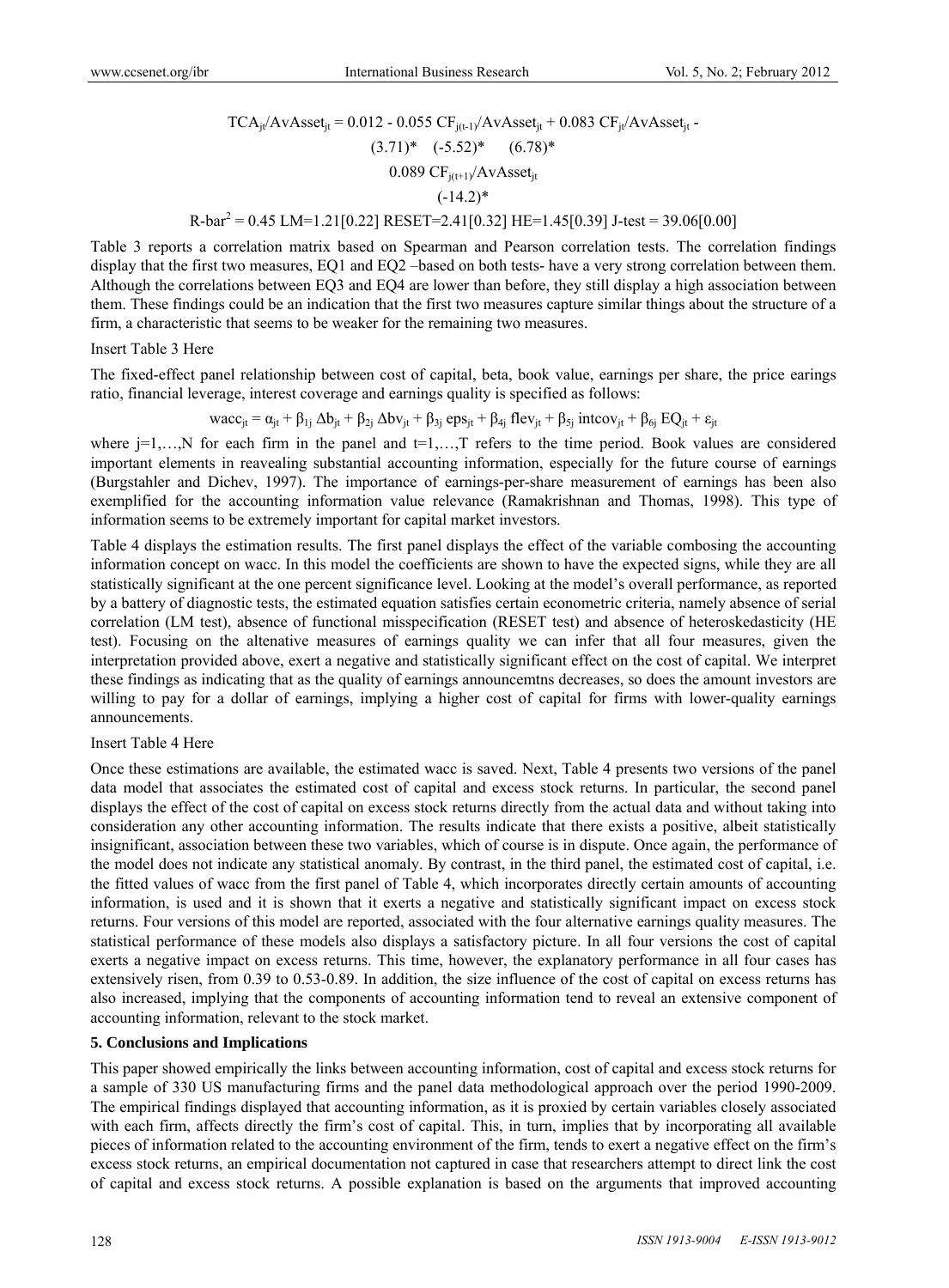information tends to affect the firm's real decisions. As a result, investors can assess better the future potential course of the firm, which has a direct effect on the future course of the firm's stock price.

With respect to earnings quality, the results lent support to the fact that asymmetric information poses risk to uninformed investors and should be reflected in the cost of capital. Moreover, the results also suggested the notion, popular both in the accounting literature and on Wall Street, that earnings have different 'qualities', has a great amount of truth to it. In other words, the fact that discretionary accruals, as a measure of earnings quality, imply that such quality measures are important proxies for firms' information environment. Therefore, our empirical findings indicate that investors cannot fully unravel discretionary accruals and such discretion serves to reduce the effectiveness of public earnings announcements as a device for resolving asymmetric information risk and mitigating gains to insiders that define that risk.

The above empirical findings have important implications for researchers, managers and policy makers. For researchers imply that an asset-pricing model without the earnings announcement quality factor not fully specified induces misspecification bias on the estimated coefficients and the empirical results turn out to be invalid. For managers they provide insights into the strategies they could follow to increase the extent to which stock prices impound their private information. If managers maintain a high quality reporting system, investors are more responsive to their disclosures performance. Thus, the empirical findings suggest that investors mitigate the risk of resource misallocation by conditioning their reliance on quality disclosures, i.e. on the firm's reported earnings quality, as well as on managerial incentives and corporate financing. Moreover, managers compensated with stock options have serious incentives to increase the degree of volatility during the expected time they are holding those stock options. According to the view that considers the firm's cost of capital as a proxy for return volatility, such stock options are a major incentive for managers to take actions leading to a higher cost of capital. In addition, the regulatory authorities have to make mandatory the disclosure of more accounting information, thus, leading to lower market risk premia and higher stock prices. Moreover, the results could also be taken seriously into consideration by practitioners, as a mean for better evaluation of accounting policies. Thus, various groups who are involved in this accounting system, as accountants, auditors and regulators and their goal is to improve to a great extent the quality of accounting information, should find those efficient mechanisms that will enable them to transmit such information to final investors and to disclose all possible information that will assist the entire system to lead to potential crises periods.

Finally, the implications of our empirical findings also extend the research on accounting choices. Shedding light on the interrelations between disclosures and reporting quality, between managerial incentives and the firms' information environment, and between financing on these choices and investor's decision making, it highlights the need for future research to examine firms' choises not in isolation, but as a part of a general reporting and disclosure equilibrium.

## **Acknowlegements**

The authors wish to express their graditude to the Editor as well as to a referee of this journal whose comments increased the quality of this paper. Needless to say, the usual disclaimer applies.

## **References**

Aboody, D., Hughes, J., & Liu, J. (2005). Earnings Quality, Insider Trading, and Cost of Capital. *Journal of Accounting Research*, 43, 651-673.

Aboody, D., & Lev, B. (2000). Information Asymmetry, R&D and Insider Gains. *Journal of Finance*, 55(6), 2747-2766.

Alford, A., Jones, J., Leftwish, R., & Zmijewski, M. (1993). The Relative Informativeness of Accounting Disclosures in Different Countries. *Journal of Accounting Research*, 31, 183-223. http://dx.doi.org/10.2307/2491170

Amihud, Y., & Mendelson, H. (1986). Asset Pricing and the Bid-Ask Spread. *Journal of Financial Economics*, 17, 223-249. http://dx.doi.org/10.1016/0304-405X(86)90065-6

Amir, E., Harris, T., & Venuti, E. (1993). A Comparison of the Value-Relevance of US versus non-US GAAP Accounting Measures Using Form 20-F Reconciliations. *Journal of Accounting Research*, 31, 230-264. http://dx.doi.org/10.2307/2491172

Arellano, M., & Bond, S. (1991). Some Tests of Specification for Panel Data: Monte Carlo Evidence and an Application to Employment Equations. *Review of Economics Studies*, 58, 277-297. http://dx.doi.org/10.2307/2297968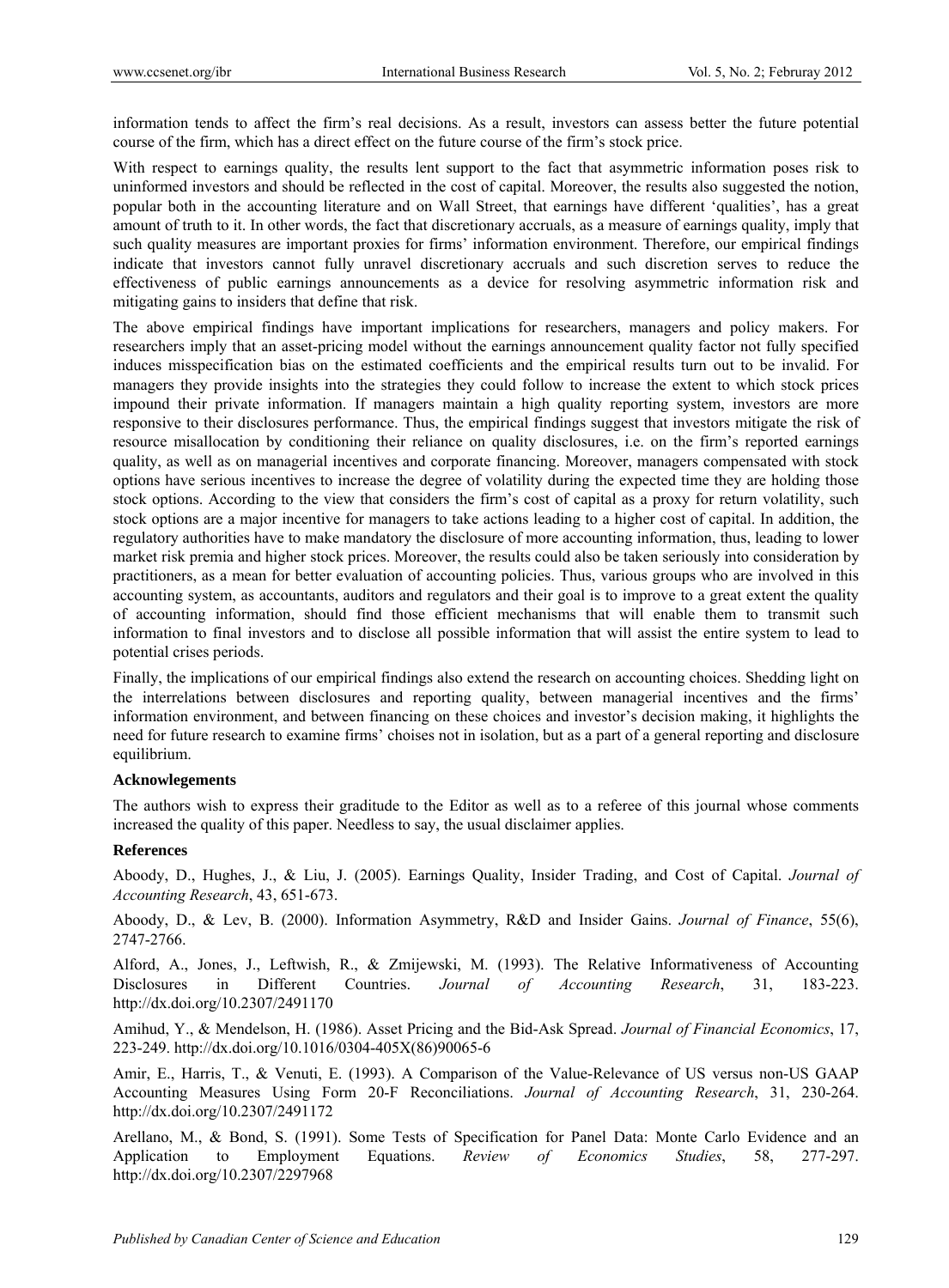Baiman, S., & Verrecchia, R. (1996). The Relation Among Capital markets, Financial Disclosure, Production Efficiency, and Insider Trading. *Journal of Accounting Research*, 34, 1-22. http://dx.doi.org/10.2307/2491329

Baltagi, B. H. (2001). *Econometric Analysis of Panel Data, 2nd Edition*. New York: Wiley.

Barth, M. E., & Clinch, G. (1996). International Accounting Differences and Their Relation to Share Prices: Evidence from UK, Australian, and Canadian Firms. *Contemporary Accounting Research*, 13, 135-170. http://dx.doi.org/10.1111/j.1911-3846.1996.tb00495.x

Beaver, W. H., & Landsman, W. R. (1998). Relative Valuation Roles of equity Book Value and Net Income as a Function of Financial Health. *Journal of Accounting and Economics*, 25, 1-34. http://dx.doi.org/10.1016/S0165-4101(98)00017-2

Beaver, W., Clarke, R., & Wright, W. (1979). The Association Between Unsystematic Security Returns and the Magnitude of Earnings Forecast Errors. *Journal of Accounting Research*, 17, 316-340. http://dx.doi.org/10.2307/2490507

Beneish, M., & Vargus, M. (2002). Insider Trading, Earnings Quality and Accrual Mispricing. *The Accounting Review*, 77, 755-793. http://dx.doi.org/10.2308/accr.2002.77.4.755

Burgstahler, D., & Dichev, I. (1997). Earnings, Adaptations and Equity Value. *The Accounting Review*, 187-215.

Chan, K. C., Chan, L., Jegadesh, N., & Lakonishok, J. (2001). Accruals Quality and Stock Returns; The Evidence from Accruals. *Working Paper, National Taiwan University and University of Illinois.* 

Chan, K. C., & Seow, G. S. (1996). The Association Between Stock Returns and Foreign GAAP Earnings Versus Earnings Adjusted to US GAAP. *Journal of Accounting Economics*, 21, 139-158. http://dx.doi.org/10.1016/0165-4101(95)00405-X

Cohen, D. (2003). Quality of Financial Reporting Choice: Determinants and Economic Consequences. *Working Paper, Northwestern University.* 

Collins, D., Kothari, S., & Rayburn, J. (1989). An Analysis of Intertemporal and Cross- Sectional Determinants of Earnings Response Coefficients. *Journal of Accounting and Economics*, 11, 143-181. http://dx.doi.org/10.1016/0165-4101(89)90004-9

Dechow, P., & Dichev, I. (2002). The Quality of Accruals and Earnings: The Role of Accrual Estimation Errors. *The Accounting Review*, 11, 35-59. http://dx.doi.org/10.2308/accr.2002.77.s-1.35

Demers, E., & Vega, C. (2009). Soft Information in Earnings Announcements: News or Noise?. Working Paper at SSRN: http://ssrn.com/abstract=1153450.

Dow, J., & Gorton, G. (1995). Profitable Informed Trading in a Simple General Equilibrium Model of Asset Pricing. *Journal of Economic Theory*, 67, 327-369. http://dx.doi.org/10.1006/jeth.1995.1077

Dye, R. (1985). Disclosure of Non-Proprietary Information. *Journal of Accounting Research*, 23, 123-145. http://dx.doi.org/10.2307/2490910

Easley, D., & O'Hara, M. (2004). Information and the Cost of Capital. *Journal of Finance*, 59, 1553-1589. http://dx.doi.org/10.1111/j.1540-6261.2004.00672.x

Easley, D., Hvidkjaer, S., & O'Hara, M. (2002). Is Information Risk a Determinant of Asset Returns?. *Journal of Finance*, 57, 2185-2221. http://dx.doi.org/10.1111/1540-6261.00493

Ecker, F., Francis, J., Kim, I., Olsson, P. M., & Schipper, K. (2006). A Returns-Based Representation of Earnings Quality. *The Accounting Review*, 81, 749-780. http://dx.doi.org/10.2308/accr.2006.81.4.749

Fama, E., & French, K. (1996), Multifactor Explanations of Asset Pricing Anomalies. *Journal of Finance*, 51, 55-84. http://dx.doi.org/10.2307/2329302

Francis, J., Nanda, D., & Olsson, P. (2008). Voluntary Disclosure, Earnings Quality and the Cost of Capital. *Journal of Accounting Research*, 46, 53-99. http://dx.doi.org/10.1111/j.1475-679X.2008.00267.x

LaFond, R., Olsson, P., & Schipper, K. (2002). The Market Pricing of Earnings Quality. Working Paper, Duke University.

Graham, R., & King, R. (1998). The Relation of Firm Market Values with Book Values and Residual Accounting Earnings in Six asian Countries. *Working Paper*, *Oregon State University.* 

Hadri, K. (2000). Testing for Stationarity in Heterogeneous Panel Data. *Econometric Journal*, 3, 148-161. http://dx.doi.org/10.1111/1368-423X.00043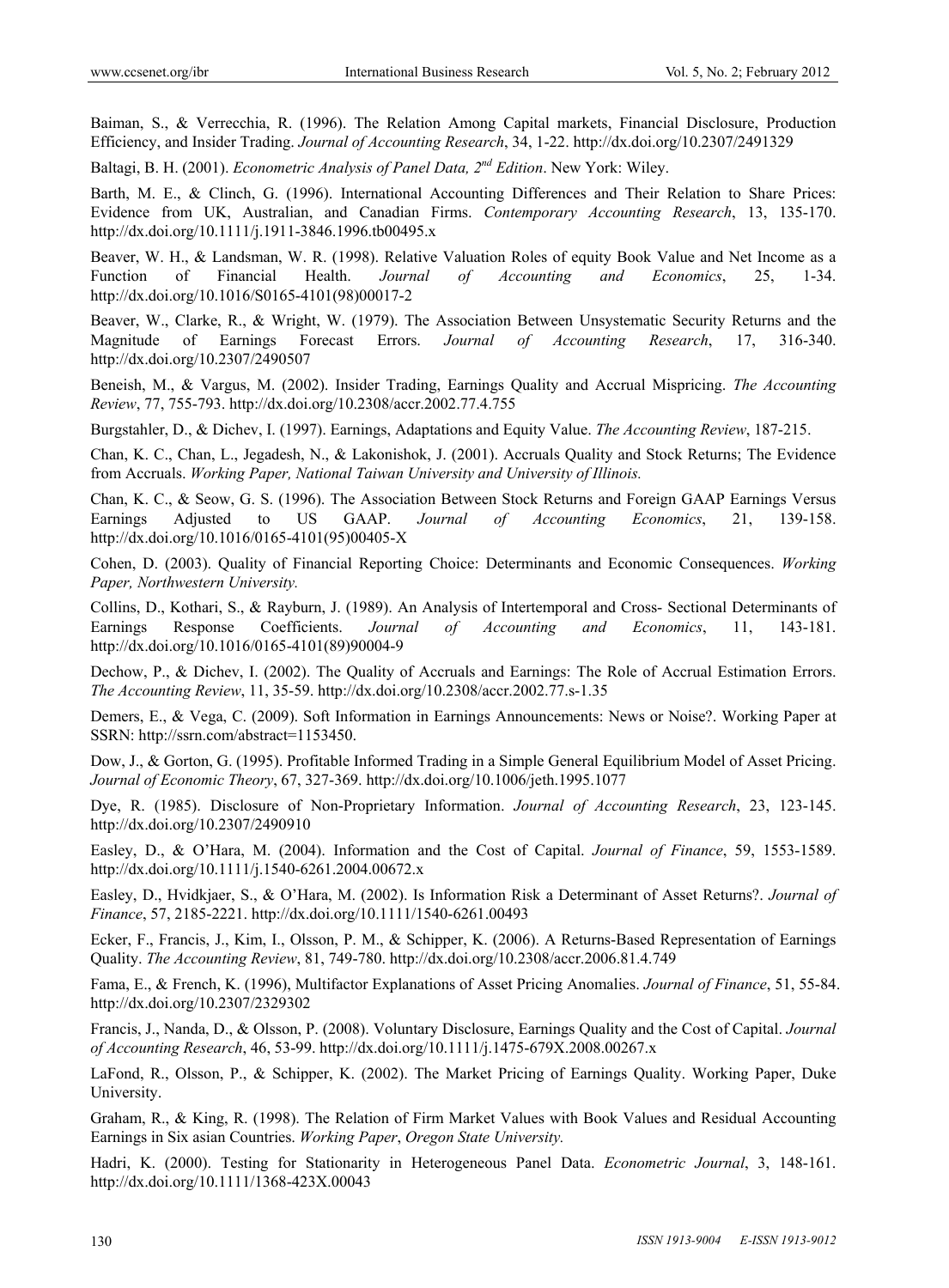Hayn, C. (1995). The Information Content of Losses. *Journal of Accounting and Economics*, 20, 125-153.

Holtz-Eakin, D. (1986). Testing for Individual Effects in Dynamic Models Using Panel Data. *NBER Technical Paper Series"*, No. 57.

Newey, W., & Rosen, H. (1985). Implementing Causality Tests with Panel Data with an Example from Local Public Finance. *NBER Technical Working Paper*, No. 48.

Hsiao, C. (2003). *Analysis of Panel Data, 2nd Edition*. Cambridge: Cambridge University Press. http://dx.doi.org/10.1017/CBO9780511754203

Hussainey, K., Schleicher, T., & Walker, M. (2003). Undertaking Large-Scale Disclosure Studies when AIMR-FAF Ratings are not Available: The Case of Prices Leading Earnings. *Accounting and Business Research*, 33, 275-294.

Im, K. S., Pesaran, M. H., & Shin, Y. (2003). Testing for Unit Roots in Heterogeneous Panels. *Journal of Econometrics*, 115, 53-74.

Imhoff, E. (1978). The Representativeness of Management Earnings Forecasts. *The Accounting Review*, 53, 836-850. http://dx.doi.org/10.1016/S0304-4076(03)00092-7

Jones, J. (1991). Earnings Management During Import Relief Investigation. *Journal of Accounting Research*, 29, 193-228. http://dx.doi.org/10.2307/2491047

Lang, M., & Lundholm, R. (1993). Cross-Sectional Determinants of Analyst Ratings of Corporate Disclosures. *Journal of Accounting Research*, 31, 246-271. http://dx.doi.org/10.2307/2491273

Levin, R., Lin, C. F., & Chu, C. (2002). Unit Root Tests in Panel Data: Asymptotic and Finite-Sample Properties. *Journal of Econometrics*, 108, 1-24. http://dx.doi.org/10.1016/S0304-4076(01)00098-7

Maddala, G. S., & Wu, S. (1999). A Comparative Study of Unit Root Tests with Panel Data and a New Simple Test. *Oxford Bulleting of Economics and Statistics*, 61, 631-652. http://dx.doi.org/10.1111/1468-0084.61.s1.13

Ohlson, J. (1995). Earnings, Book alues, and Dividends in Equity Valuation. *Contemporary Accounting Research*, 661-687. http://dx.doi.org/10.1111/j.1911-3846.1995.tb00461.x

Ramakrishnan, R., & Thomas, J. (1998). Valuation of Permanent, Transitory, and Price-Irrelevant Components of Reported Earnings. *Journal of Accounting, Auditing and Finance*, 13, 301-336.

Sargan, J. D. (1958). The Estimation of Economic Relationships Using Instrumental Variables. *Econometrica,* 26**,**  393-415. http://dx.doi.org/10.2307/1907619

Spiegel, M., & Subrahmanyam, A. (1992). Informed Speculation and Hedging in a Non-Competitive Securities Market. *Review of Financial Studies*, 5, 307-330. http://dx.doi.org/10.1093/rfs/5.2.307

Verrecchia, R. E. (1990). Information Quality and Discretionary Disclosure. *Journal of Accounting and Economics*, 12, 365-380. http://dx.doi.org/10.1016/0165-4101(90)90021-U

Verrecchia, R. E. (1983). Discretionary Disclosure. *Journal of Accounting and Economics*, 5, 179-194. http://dx.doi.org/10.1016/0165-4101(83)90011-3

Waymire, G. (1985). Earnings Volatility and Voluntary Management Forecast Disclosures. *Journal of Accounting Research*, 23, 268-295. http://dx.doi.org/10.2307/2490919

Xie, H. (2001). The Mispricing of Abnormal Accruals. *The Accounting Review*, 76, 357-373. http://dx.doi.org/10.2308/accr.2001.76.3.357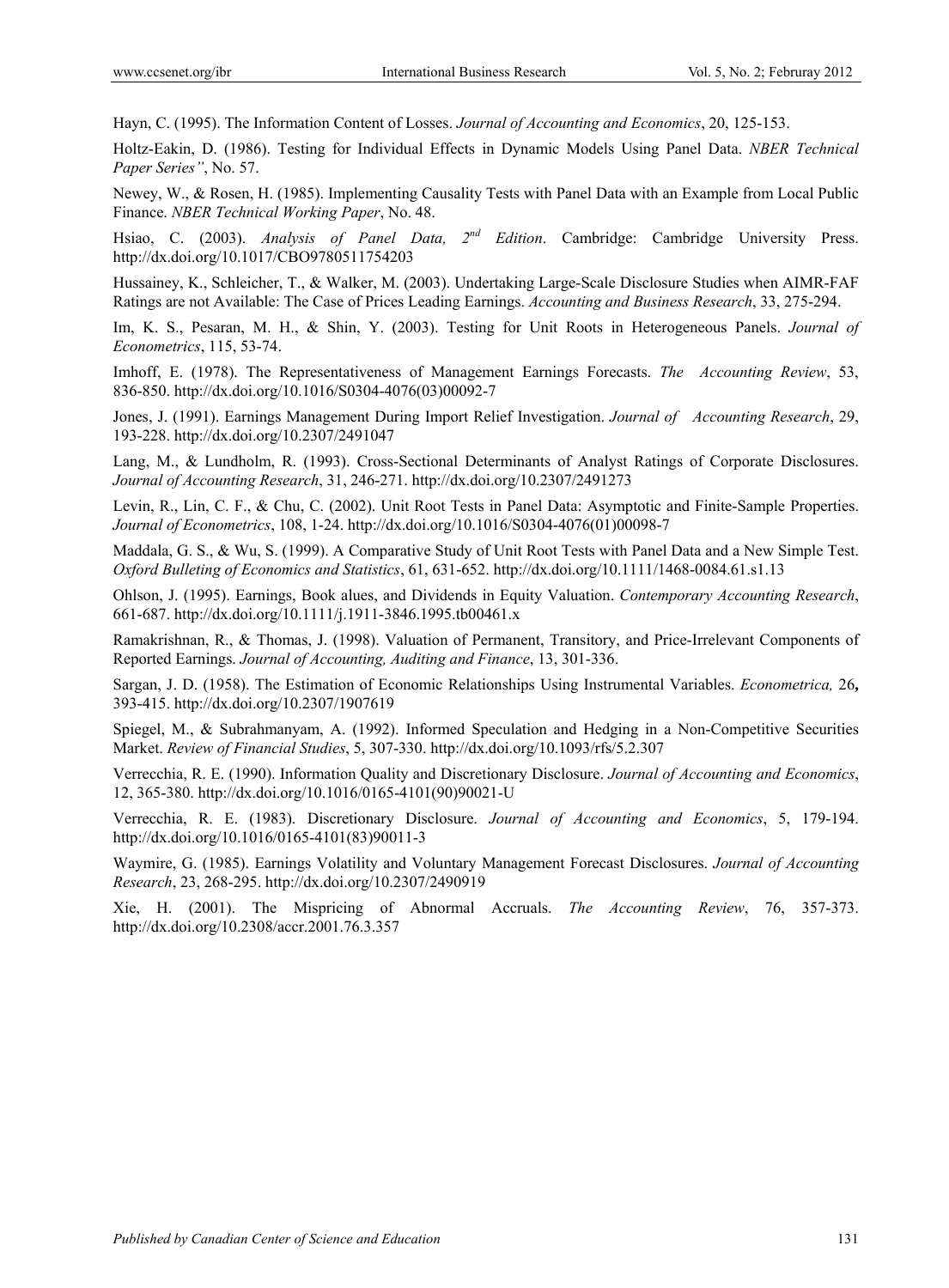## Table 1. Panel Unit Root Tests

| IPS Panel Unit Root Tests               |               |              |  |
|-----------------------------------------|---------------|--------------|--|
| Variables                               | Without Trend | With Trend   |  |
| b                                       | $-1.47(3)$    | $-1.68(3)$   |  |
| $\Delta b$                              | $-5.11(2)$ *  | $-5.41(1)$ * |  |
| er                                      | $-5.10(2)$ *  | $-5.57(2)$ * |  |
| bv                                      | $-1.25(3)$    | $-1.47(3)$   |  |
| $\Delta$ bv                             | $-5.07(2)$ *  | $-5.38(2)$ * |  |
| eps                                     | $-5.43(2)$ *  | $-5.86(3)*$  |  |
| flev                                    | $-1.67(3)$    | $-1.84(3)$   |  |
| $\Delta$ flev                           | $-4.87(2)$ *  | $-5.11(2)$ * |  |
| intcov                                  | $-1.63(3)$    | $-1.92(3)$   |  |
| $\Delta$ intcov                         | $-4.51(2)$ *  | $-4.94(2)$ * |  |
| TA/Asset                                | $-5.43(3)*$   | $-5.68(3)*$  |  |
| $1/A$ sset                              | $-1.19(4)$    | $-1.42(3)$   |  |
| $\Delta(1/A\text{sset})$                | $-4.76(2)$ *  | $-4.93(2)$ * |  |
| $\Delta \text{REV}/\text{A}\text{sset}$ | $-4.78(3)*$   | $-5.23(2)$ * |  |
| PPE/Asset                               | $-4.52(3)*$   | $-5.03(2)$ * |  |
| TCA/Asset                               | $-4.61(3)*$   | $-4.88(2)$ * |  |
| TCA/AvAsset                             | $-4.49(2)$ *  | $-4.71(2)$ * |  |
| CF/AvAsset                              | $-4.74(2)$ *  | $-5.11(2)$ * |  |
| EQ1                                     | $-5.23(2)$ *  | $-5.48(1)$ * |  |
| EQ <sub>2</sub>                         | $-4.89(1)$ *  | $-5.18(1)$ * |  |
| EQ3                                     | $-4.33(2)*$   | $-4.61(2)$ * |  |
| EQ4                                     | $-4.39(1)$ *  | $-4.73(1)$ * |  |
| wacc                                    | $-5.09(2)$ *  | $-5.33(2)*$  |  |
| wacc1 (EQ1)                             | $-4.85(2)$ *  | $-5.13(1)$ * |  |
| wacc2 (EQ2)                             | $-4.92(2)*$   | $-5.22(1)$ * |  |
| wacc3 (EQ3)                             | $-5.10(1)$ *  | $-5.31(1)$ * |  |
| wacc4 (EQ4)                             | $-4.73(2)*$   | $-4.93(1)$ * |  |
| LLC Panel Unit Root Tests               |               |              |  |
| Variables                               | With Trend    |              |  |
| b                                       | $-1.32$       |              |  |
| $\Delta b$                              | $-9.53*$      |              |  |
| $\operatorname{\sf er}$                 | $-8.75*$      |              |  |
| bv                                      | $-1.62$       |              |  |
| $\Delta$ bv                             | $-9.37*$      |              |  |
| eps                                     | $-4.73*$      |              |  |
| flev                                    | $-1.72$       |              |  |
| $\Delta$ flev                           | $-4.71*$      |              |  |
| intcov                                  | $-1.50$       |              |  |
| $\Delta$ intcov                         | $-4.48*$      |              |  |
| TA/Asset                                | $-8.33*$      |              |  |
| $1/A$ sset                              | $-1.34$       |              |  |
| $\Delta(1/A\text{sset})$                | $-6.93*$      |              |  |
| $\Delta$ REV/Asset                      | $-7.18*$      |              |  |
| PPE/Asset                               | $-7.26*$      |              |  |
| TCA/Asset                               | $-6.31*$      |              |  |

TCA/AvAsset -6.40\*  $CF/AvAsset$   $-5.54*$ EQ1  $-6.73*$ EQ2  $-8.29*$ EQ3  $-6.32*$ EQ4  $-6.55*$ wacc  $-7.68*$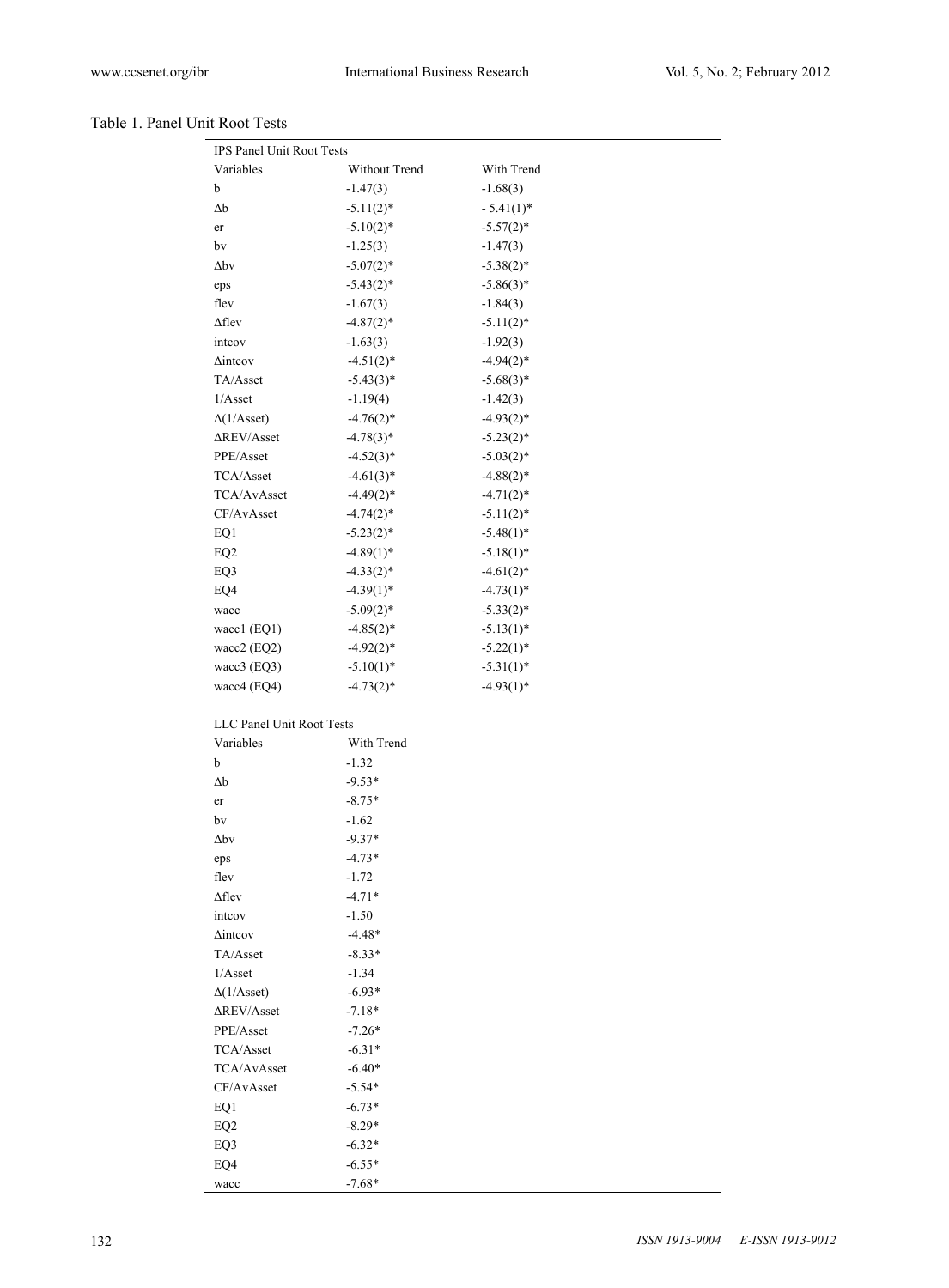| wacc1 (EQ1)                             | $-6.89*$                           |  |
|-----------------------------------------|------------------------------------|--|
| wacc2 (EQ2)                             | $-6.90*$                           |  |
| wacc3 (EQ3)                             | $-7.24*$                           |  |
| wacc4 (EQ4)                             | $-7.14*$                           |  |
|                                         |                                    |  |
|                                         | Handri (hom) Panel Unit Root Tests |  |
| Variables                               | With Trend                         |  |
| b                                       | $11.27*$                           |  |
| Δb                                      | 1.35                               |  |
| er                                      | 1.17                               |  |
| bv                                      | 19.85*                             |  |
| $\Delta$ bv                             | 1.13                               |  |
| eps                                     | 1.26                               |  |
| flev                                    | 1.83                               |  |
| $\Delta$ flev                           | $4.55*$                            |  |
| intcov                                  | 1.82                               |  |
| $\Delta$ intcov                         | $4.83*$                            |  |
| TA/Asset                                | 1.21                               |  |
| $1/A$ sset                              | 18.25*                             |  |
| $\Delta(1/Asset)$                       | 1.13                               |  |
| ∆REV/Asset                              | 1.48                               |  |
| PPE/Asset                               | 1.16                               |  |
| TCA/Asset                               | 1.52                               |  |
| <b>TCA/AvAsset</b>                      | 1.23                               |  |
| CF/AvAsset                              | 1.14                               |  |
| EQ1                                     | 1.12                               |  |
| EQ <sub>2</sub>                         | 1.32                               |  |
| EQ3                                     | 1.06                               |  |
| EQ4                                     | 1.15                               |  |
| wacc                                    | 1.44                               |  |
| wacc1 (EQ1)                             | 1.37                               |  |
| wacc2 (EQ2)                             | 1.18                               |  |
| wacc $3$ (EQ3)                          | 1.25                               |  |
| wacc4 (EQ4)                             | 1.21                               |  |
|                                         |                                    |  |
|                                         | Handri (het) Panel Unit Root Tests |  |
| Variables                               | With Trend                         |  |
| b                                       | 8.48*                              |  |
| $\Delta b$                              | 0.62                               |  |
| er                                      | 1.77                               |  |
| bv                                      | 18.36*                             |  |
| $\Delta$ bv                             | 1.47                               |  |
| eps                                     | 1.54                               |  |
| flev                                    | 1.64                               |  |
| $\Delta$ flev                           | $4.56*$                            |  |
| intcov                                  | 1.56                               |  |
| $\Delta$ intcov                         | $4.81*$                            |  |
| TA/Asset                                | 1.13                               |  |
| $1/A$ sset                              | 10.95*                             |  |
| $\Delta(1/A\text{sset})$                | 1.03                               |  |
| $\Delta \text{REV}/\text{A}\text{sset}$ | 1.16                               |  |
| PPE/Asset                               | 1.41                               |  |
| TCA/Asset                               | 1.15                               |  |
| TCA/AvAsset                             | 1.23                               |  |
| CF/AvAsset                              | 1.24                               |  |
| EQ1                                     | 0.78                               |  |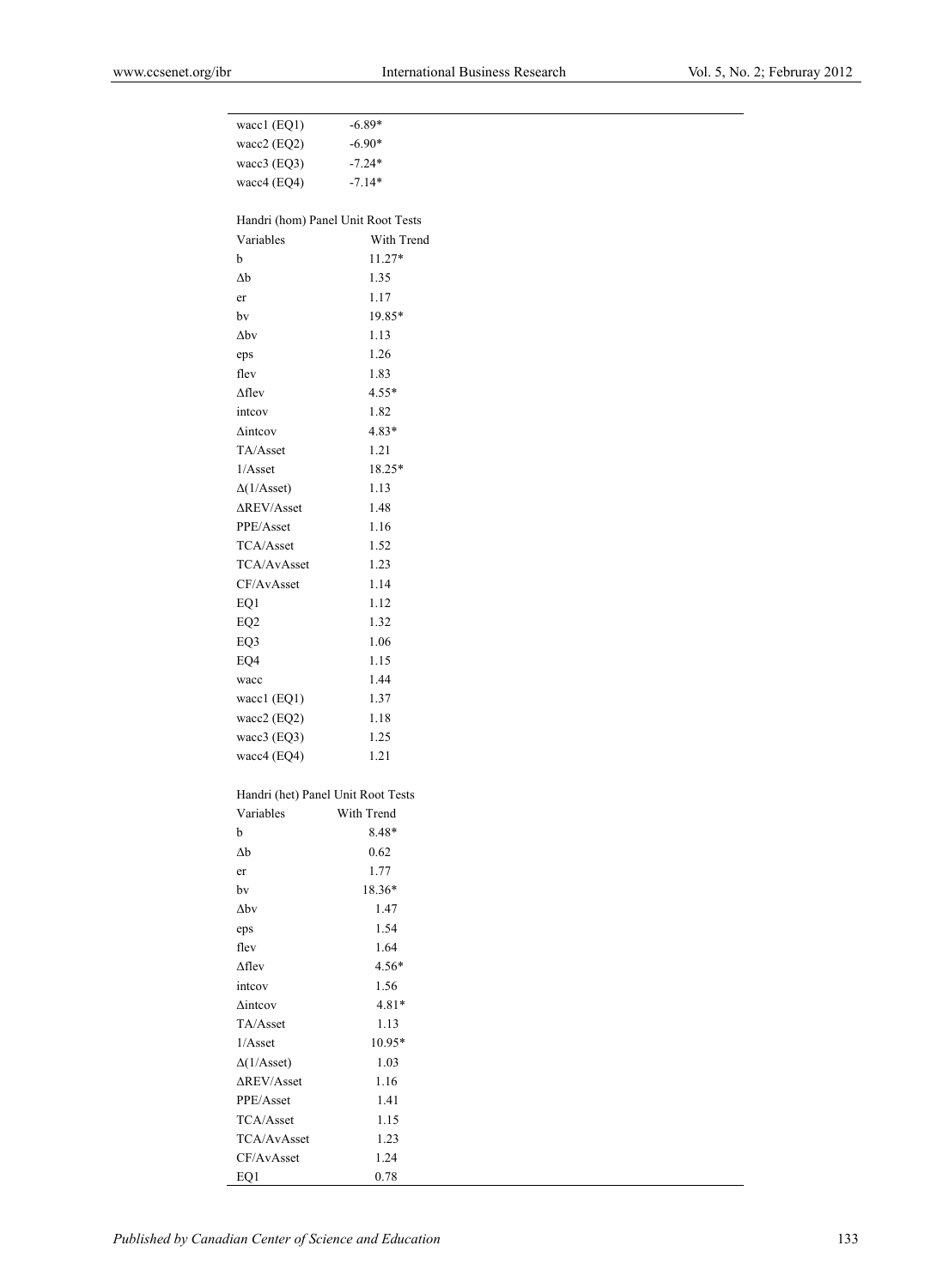| EQ <sub>2</sub>          | 0.84    |  |
|--------------------------|---------|--|
| EQ3                      | 1.02    |  |
| EQ4                      | 0.83    |  |
| wacc                     | 1.18    |  |
| wacc1 (EQ1)              | 1.23    |  |
| wacc2 (EQ2)              | 0.91    |  |
| wacc3 (EQ3)              | 1.14    |  |
| wacc4 (EQ4)              | 1.52    |  |
|                          |         |  |
| Fisher-ADF               |         |  |
| Variables                |         |  |
| b                        | 15.68   |  |
| Δb                       | 94.55*  |  |
| er                       | 118.33* |  |
| bv                       | 21.23   |  |
| $\Delta$ bv              | 131.98* |  |
| eps                      | 164.95* |  |
| flev                     | 31.09   |  |
| $\Delta$ flev            | 152.84* |  |
| intcov                   | 28.58   |  |
| <b>Aintcov</b>           | 164.90* |  |
| TA/Asset                 | 131.10* |  |
| $1/A$ sset               | 11.15   |  |
| $\Delta(1/A\text{sset})$ | 132.23* |  |
| $\Delta$ REV/Asset       | 125.41* |  |
| PPE/Asset                | 145.64* |  |
| TCA/Asset                | 133.12* |  |
| TCA/AvAsset              | 128.94* |  |
| CF/AvAsset               | 126.74* |  |
| EQ1                      | 136.29* |  |
| EQ2                      | 130.20* |  |
| EQ3                      | 121.76* |  |
| EQ4                      | 137.15* |  |
| wacc                     | 141.23* |  |
| wacc1 (EQ1)              | 137.66* |  |
| wacc2 (EQ2)              | 141.58* |  |
| wacc3 (EQ3)              | 141.84* |  |
| wacc4 (EQ4)              | 138.19* |  |
|                          |         |  |
| Fisher-PP                |         |  |
| Variables                |         |  |
| b                        | 21.26   |  |
| $\Delta b$               | 132.48* |  |
| er                       | 147.89* |  |
| bv                       | 25.48   |  |
| $\Delta$ bv              | 142.18* |  |
| eps                      | 154.81* |  |
| flev                     | 24.93   |  |
| $\Delta$ flev            | 144.07* |  |
| intcov                   | 31.83   |  |
| <b>Aintcov</b>           | 167.18* |  |
| TA/Asset                 | 145.77* |  |
| $1/A$ sset               | 10.14   |  |
| $\Delta(1/A\text{sset})$ | 122.67* |  |
| $\Delta$ REV/Asset       | 129.81* |  |
| PPE/Asset                | 142.07* |  |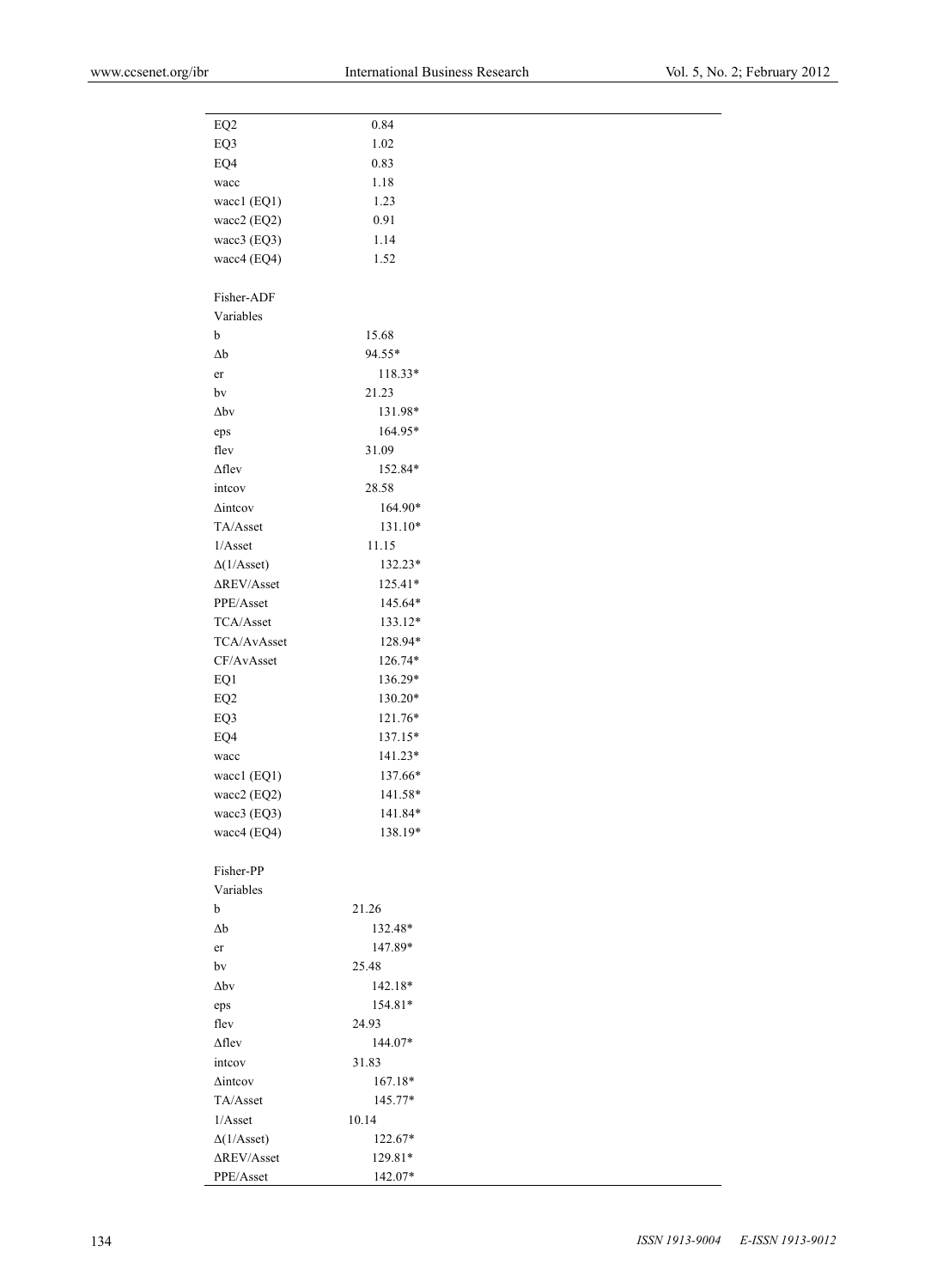| TCA/Asset          | 131.66* |  |
|--------------------|---------|--|
| <b>TCA/AvAsset</b> | 132.84* |  |
| CF/AvAsset         | 129.85* |  |
| EQ1                | 134.19* |  |
| EQ <sub>2</sub>    | 138.44* |  |
| EQ3                | 128.57* |  |
| EQ4                | 133.22* |  |
| wacc               | 141.15* |  |
| waccl $(EQ1)$      | 132.96* |  |
| wacc2 $(EQ2)$      | 145.82* |  |
| wacc3 $(EQ3)$      | 134.69* |  |
| wacc4 (EQ4)        | 133.44* |  |

Numbers in parentheses are the augmented lags included in the unit root test, while Δ denotes first differences.\* denotes statistical significance at 1%

Table 2. Tests of Dynamic Heterogeneity Across Groups

| Specification                           | ADF(3)   | AR(3)    | White's Test |  |
|-----------------------------------------|----------|----------|--------------|--|
| wacc- $\Delta b$ - $\Delta bv$ -        |          |          |              |  |
| eps- $\Delta$ flev- $\Delta$ intcov-EQ1 | $35.02*$ | $41.55*$ | $69.63*$     |  |
| wacc- $\Delta b$ - $\Delta bv$ -        |          |          |              |  |
| eps- $\Delta$ flev- $\Delta$ intcov-EQ2 | $37.54*$ | 44.72*   | $8.31*$      |  |
| wacc- $\Delta b$ - $\Delta bv$ -        |          |          |              |  |
| eps- $\Delta$ flev- $\Delta$ intcov-EQ3 | $38.11*$ | $45.43*$ | 76.82*       |  |
| wacc- $\Delta b$ - $\Delta bv$ -        |          |          |              |  |
| eps- ∆flev-∆intcov-EQ4                  | $31.12*$ | $40.42*$ | 63.46*       |  |
| er-wacc                                 | 27.09*   | $30.14*$ | $61.74*$     |  |
| $er-wacc1 (EQ1)$                        | 29.49*   | 37.88*   | $66.53*$     |  |
| $er-wacc1$ (EQ2)                        | $35.77*$ | $40.91*$ | $70.23*$     |  |
| $er-wacc1$ (EQ3)                        | $32.05*$ | $36.55*$ | $67.81*$     |  |
| $er-wacc1$ (EQ4)                        | 34.64*   | 38.82*   | 68.77*       |  |

ADF(3) reports the parameter equality test (F-test) across all relationships in the panel. AR(3) displays the F-test of parameter equality conducted in a third-order autoregressive model of the relationships. White's test reports the White's test of equality of variances across the investigated relationships in the panel. Δ denotes first differences. \* denotes statistical significance at 1%.

# Table 3. Correlations Among Earnings-Quality Measures

| EO1      | EO <sub>2</sub> | EO3  | EO <sub>4</sub> |  |
|----------|-----------------|------|-----------------|--|
| EO1      | 0.68            | 0.42 | 0.37            |  |
| EO2 0.72 |                 | 0.45 | 0.40            |  |
| EO3 0.44 | 0.48            |      | 0.27            |  |
| EQ4 0.39 | 0.41            | 0.30 |                 |  |
| .        |                 | .    |                 |  |

Spearman correlations are above diagonal, while Pearson correlations are below diagonal